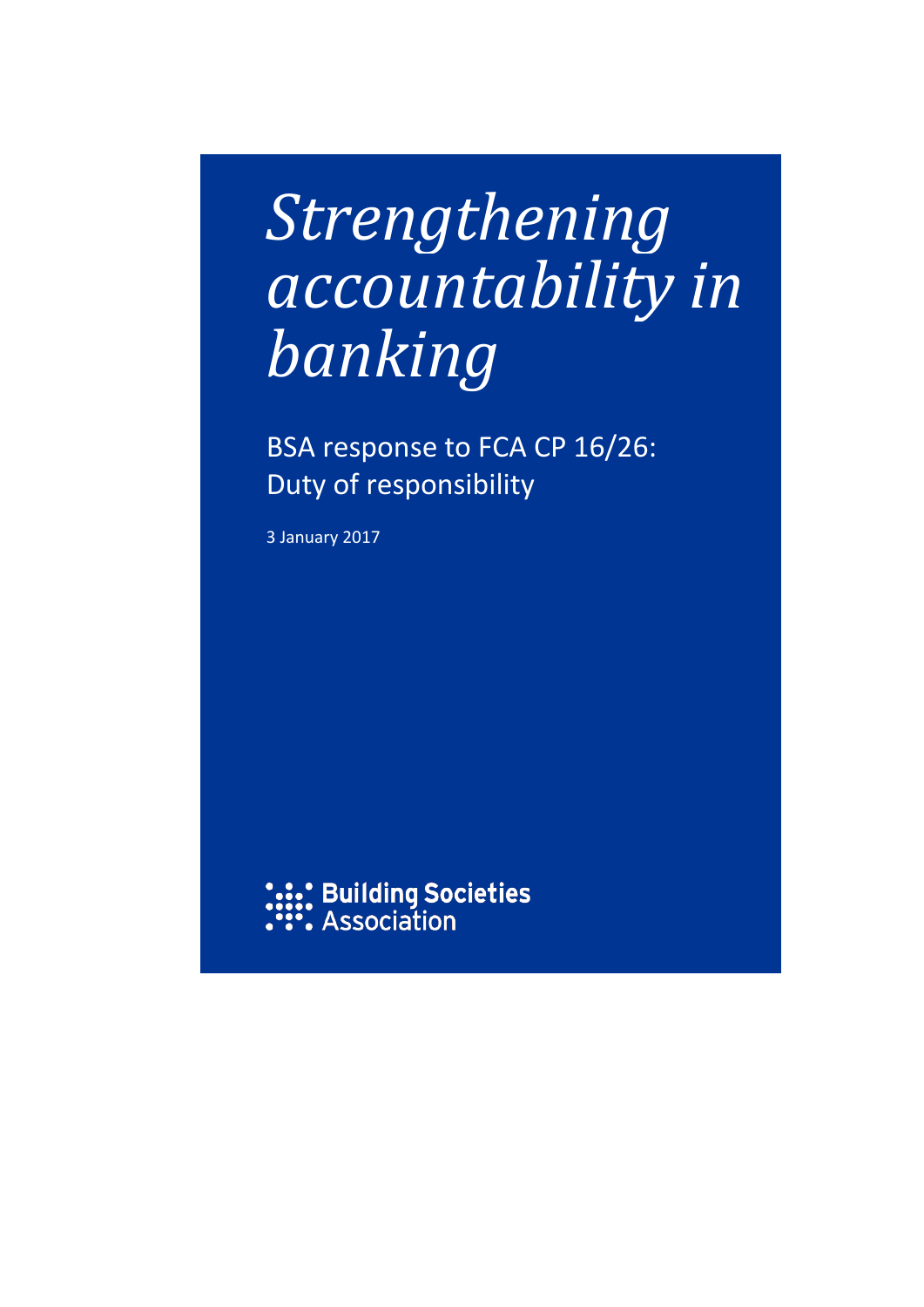# Introduction

This response supports the proposals in, and comments on, FCA CP 16/26, which consults on guidance on how the FCA will enforce the 'duty of responsibility', which is now in force under the Bank of England and Financial Services Act 2016.

The BSA consistently opposed the proposal of a presumption of responsibility and is pleased that this fundamentally unfair concept was replaced by a duty of responsibility, with the burden of proof where it should be; ie on the regulator.

Irrespective of the complexity of the overall legal and regulatory picture, what we would like to see from the regulators is a consistent approach to the application and interpretation of 'reasonable steps'. We recognise that achieving such an approach has been extremely difficult in the past, but going forward the key will be fair, proportionate and consistent enforcement against firms and individuals as appropriate.

It would also be very helpful if, once any teething problems in the SM&CR rules have been remedied or clarified, the regulators would allow a prolonged period for the new regime to bed down, before proposing any more substantive changes. A degree of consistency, generally absent in relevant law and regulation for about two decades, would greatly help consumers, firms and the economy.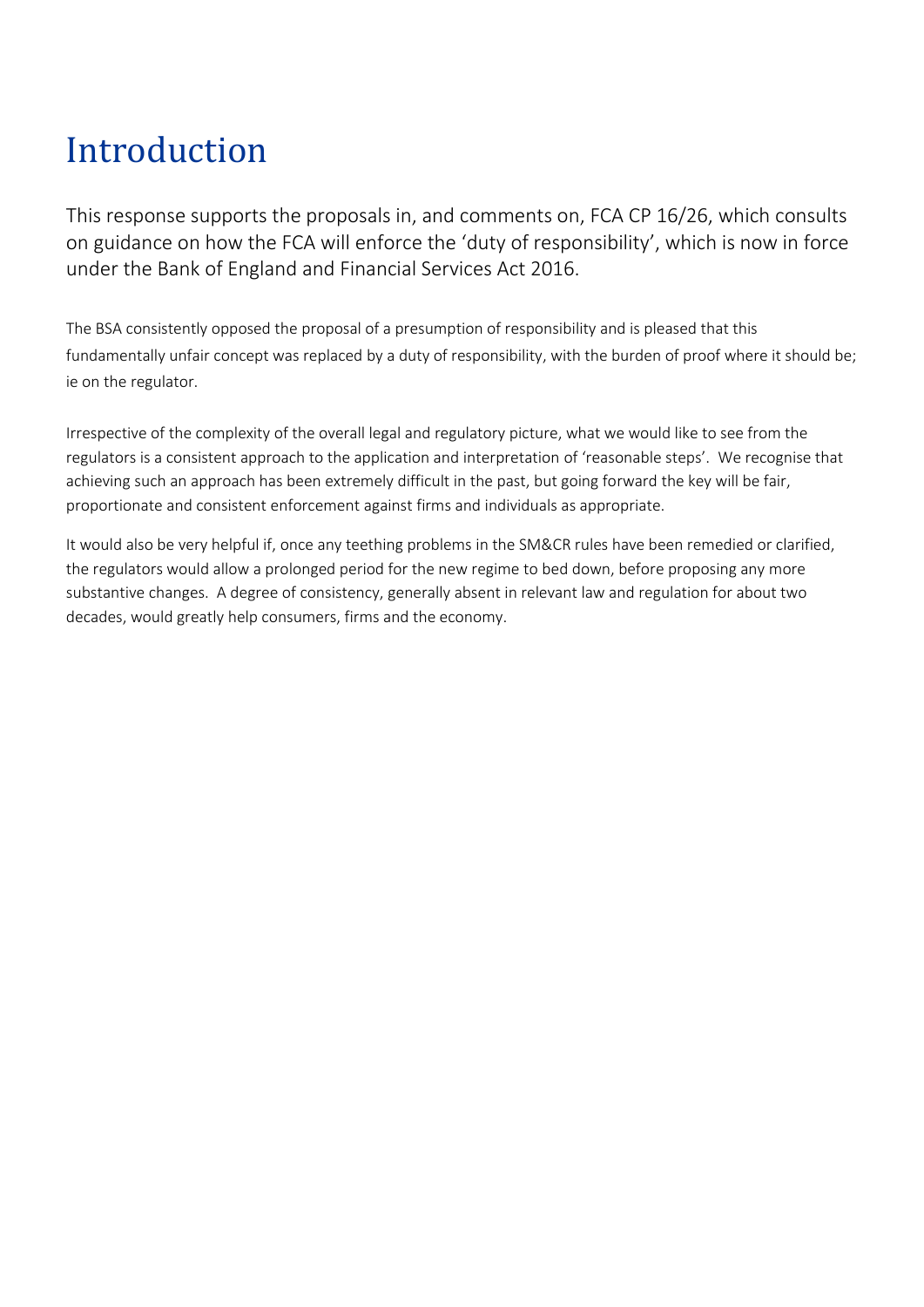#### Responsibility going forward

1. Directors and senior managers in financial services firms are subject to a wide range of 'horizontal' and 'vertical' requirements relating to their conduct, deriving from statute, common law and regulatory rules. A tabular overview for our sector, which we recently provided to our members is as follows –

| NB: there is significant overlap in some of the areas below                                         |                                                                                                                                      |                                                                                               |
|-----------------------------------------------------------------------------------------------------|--------------------------------------------------------------------------------------------------------------------------------------|-----------------------------------------------------------------------------------------------|
| <b>General Law</b><br>(statutory and case law)                                                      | <b>Building Societies Act 1986</b>                                                                                                   | Regulatory<br>(financial services)                                                            |
| Fiduciary duties $-$ i.e. duties of<br>trust: e.g. good faith, no conflicts<br>of interest etc.     | Individual duties $-$ the anti-<br>conflicts of interest provisions<br>e.g. transactions with the<br>society, loans, commission etc. | Duties largely underpinned by<br>FCA and PRA provisions -<br>'knowingly concerned' in a<br>1. |
| <b>Care and skill</b> $-$ as is reasonable<br>to expect given the role - there                      |                                                                                                                                      | regulatory breach<br>2. breach of a conduct rule                                              |
| is both a subjective and an<br>objective element to this duty                                       | Collective Responsibilities -<br>e.g. compliance with principal<br>purpose and nature limits,                                        | breach of the new 'duty of<br>3.                                                              |
| Further specific duties are<br>imposed on directors and others<br>by other laws e.g. in relation to | restrictions on powers etc.<br>Credit unions have their own                                                                          | responsibility'<br>4. criminal liability under                                                |
| health and safety, data<br>protection, competition etc.                                             | legislation as well                                                                                                                  | 'reckless management'<br>causing a firm to fail                                               |
| Note: the Companies Act 2006<br>codified the duties for company<br>directors                        |                                                                                                                                      |                                                                                               |
| Ales nata, the UK Censente Corporation Cade                                                         |                                                                                                                                      |                                                                                               |

#### Also note: *the UK Corporate Governance Code*

2. As is evident from the table, the duty of responsibility is only one part of a very broad picture. There is also an added complexity when a regulator supervises against Rules but enforces against Principles, which is something that has happened in the past. In paragraphs 1.10 and 2.6, CP16/26 helpfully acknowledges some of the various moving parts and the inter-linking between them. Items 1-3 in the third column are likely to overlap and it is by no means clear that it is really necessary or logical to have three separate provisions, but we accept that this is now the position and that firms must work with it. For example, the duty of responsibility is likely to overlap considerably with some of the conduct rules in practice; especially no 2 (compliance) but also others in certain cases.

3. It would be very helpful if, going forward and once any teething problems or issues in the SM&CR rules have been remedied or clarified, the regulators would allow a prolonged period for the new regime to bed down, before proposing any more substantive changes. We reluctantly acknowledge that a move towards genuinely simpler consumer laws and rules may - at best - be some way off. However, a degree of consistency, generally absent in relevant law, regulation and regulatory structures for nearly two decades, would greatly help consumers, firms and the economy. Where rules and laws are properly thought out in advance, rather than simply representing a reaction to episodes of misconduct, there should be less need for amendment. Consistency would also help everyone concerned, including the general public as well as businesses, to gain a proper and lasting appreciation of the rights and responsibilities. These are principles that we believe should be at the heart of the FCA's Mission and, later this month, we will elaborate on our views in our response to that separate consultation.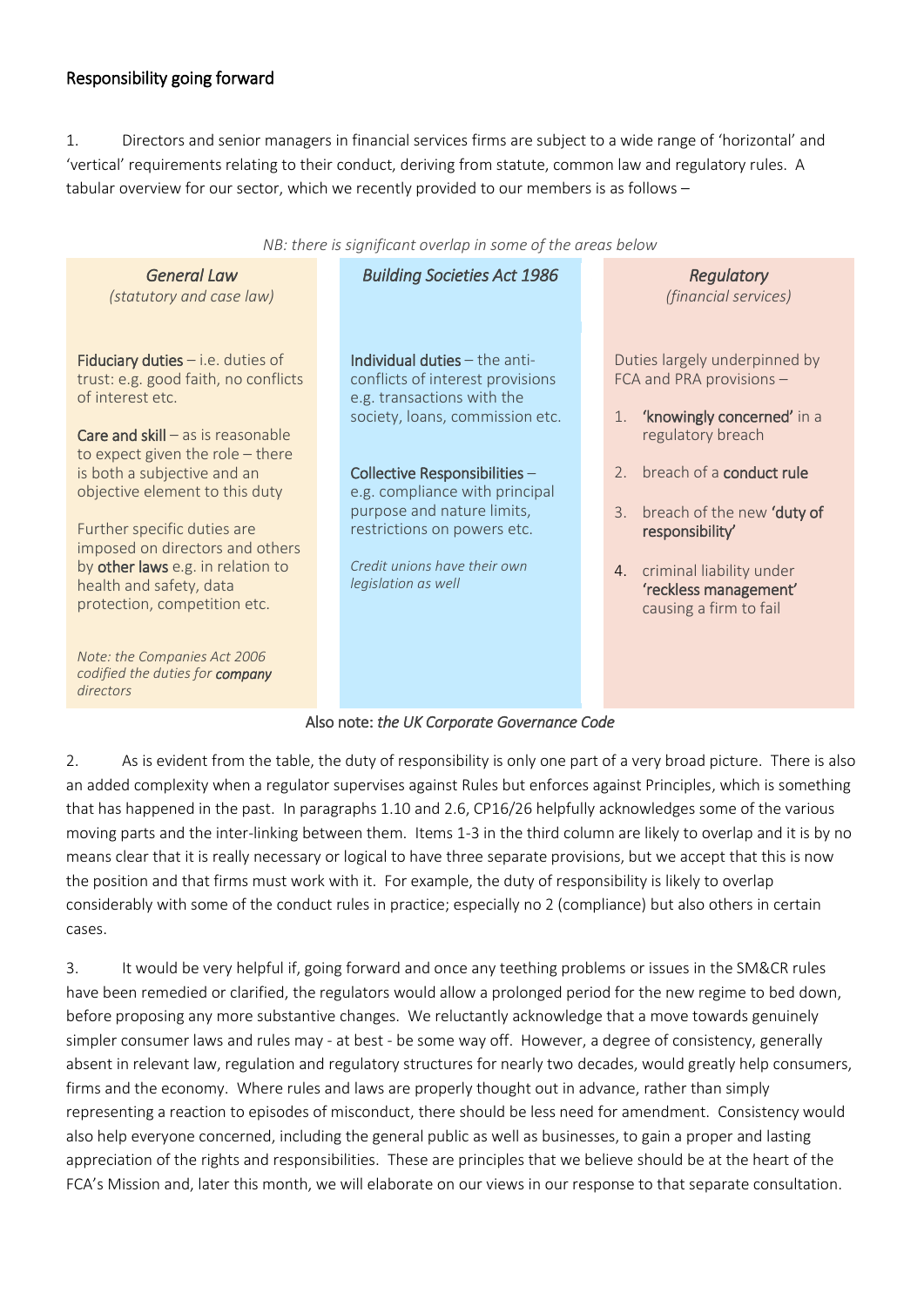4. We have made two key points to our members in this context, both of which we believe to be constructive. First, that the legal and regulatory requirements for individuals broadly align with the expectations on firms – for example, much of the content of the duty of responsibility and, indeed, the conduct rules align with the requirements in the FCA's Principles for Business and the PRA's Fundamental Rules. Therefore, firms and individuals within them are very much "in it together" when it comes to strong prudential management and fair treatment of customers.

5. Second, generally speaking, 'reasonable steps' is both a mitigant and a defence for individuals in most cases of potential liability. Therefore, irrespective of the complexity of the overall legal and regulatory picture, what we would like to see from the regulators is a consistent approach to the application and interpretation of 'reasonable steps'. Between 2013 and 2015, approximately 90% of the total conduct fines (in amount) were levied on ten large firms <sup>1</sup>. However, there was a striking lack of sanctions against individual senior managers in those firms – the vast majority of such sanctions being against relatively junior staff such as market traders or senior managers in smaller firms.

6. The FCA has stated that a problem in the past regarding enforcement against individuals was "*the lack of clarity within firms about who held responsibility for failures within firms, which meant that individuals could not be*  held to account"<sup>2</sup>. Since the introduction of statements of responsibility and responsibilities maps earlier this year, opacity of governance arrangements can no longer be put forward as a reason not to enforce regulatory requirements against relevant individuals, even in the largest, most complex organisations. Going forward, the key will be fair, consistent and proportionate enforcement against firms and individuals as appropriate, including senior individuals at very large firms.

7. Before looking specifically at Appendix 1 to the CP and 'reasonable steps, we have a few specific comments - all generally supportive - on matters raised in body of the CP –

- all BSA members are dual-regulated, so we strongly welcome the confirmation set out in paragraph 2.5, that the two regulators worked closely together to ensure that their respective guidance on the duty of responsibility aligned. While we appreciate that the PRA and the FCA will be dealing with different practical situations, their underlying guidance about good conduct should be as consistent as reasonably possible
- we support the confirmation, in paragraph 2.10, that the FCA will not apply standards retrospectively with the benefit of hindsight. While we have seen very few examples of retrospective application of standards, it would be an unfair practice in principle, and so it is welcome that the FCA has given this assurance for the future
- we also welcome the provision in DEPP 6.2.9-A that a senior manager will not be bound by a finding of the RDC, a court or a tribunal, to which he or she was not party or privy – clearly, it would be unjust if an individual or individuals were bound by a finding against a firm when they had no right and opportunity to make full and formal representations on their own behalf
- we acknowledge the point made in paragraphs  $2.11 12$  of the CP that the FCA, in considering the application of the duty, might need to look further than a statement of responsibilities and a responsibilities map – this is a point that the regulators have made before and we appreciate that they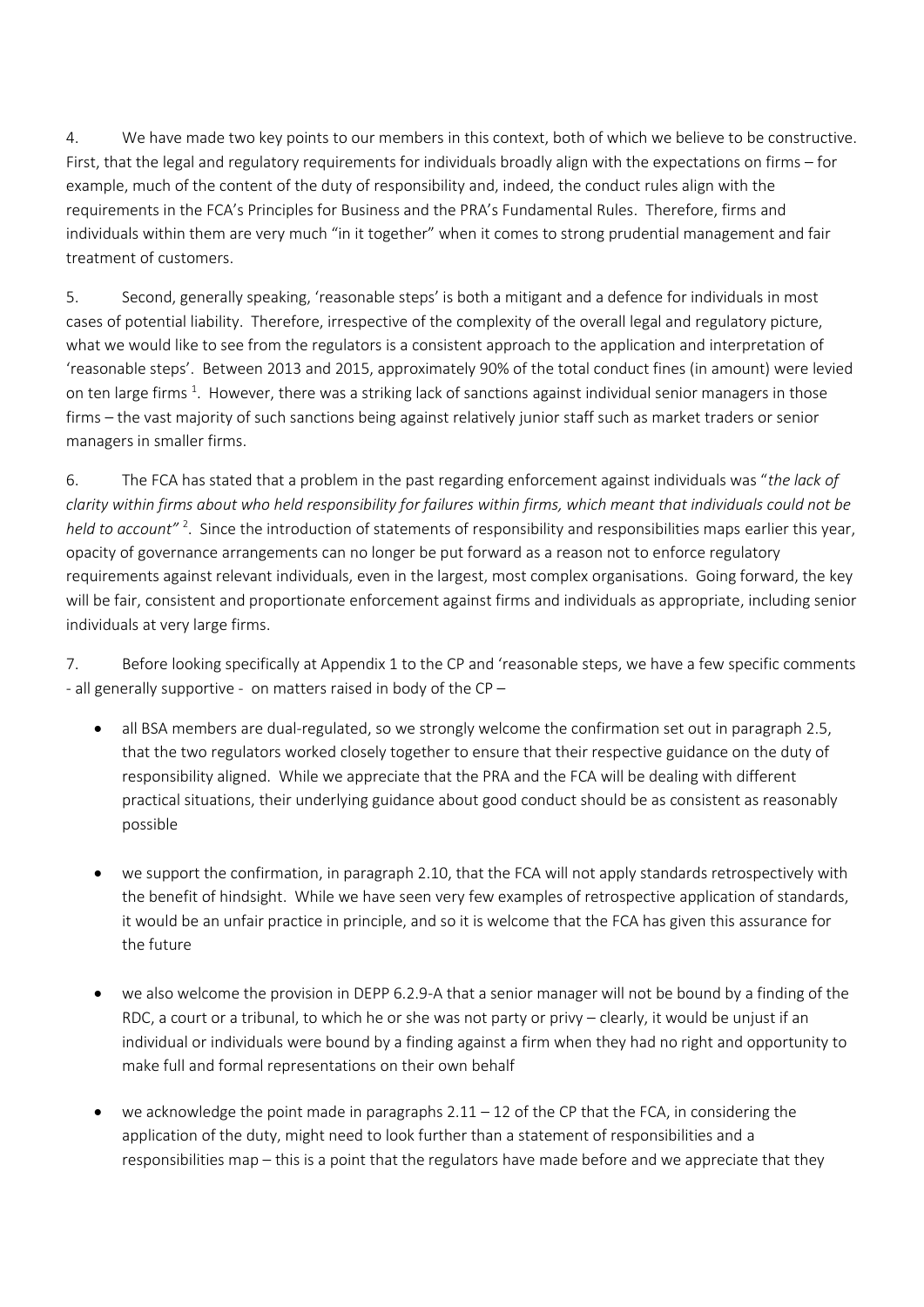would need to consider the precise circumstances of each case, including where a senior manager clearly stepped outside his or her remit *in practice*

 we also acknowledge the other confirmations and clarifications in chapter 2. We note the reasons that the FCA gives regarding why the guidance does not refer to the individuals' management of competing priorities, although this could conceivably be at odds with a regulator looking beyond individual statements of responsibility (see above). We also note that the PRA proposal regarding competing priorities is slightly different (see draft revised SS28/15 paragraph 2.76, bullet no 7). In any case, it would, of course, be open to an individual to plead the point if they considered it material to reasonable steps – much would have to depend on the individual circumstances of the case of course.

CP 16/26 contains only one question, which we now consider and respond to.

### Question and BSA response

### Q1: Does the draft guidance in Appendix 1 provide clarity on the FCA's proposed application of the duty of responsibility?

8. Turning to Appendix 1, proposed DEPP 6.2.9-A sets out the relevant statutory provision, by way of background. DEPP 6.2.9-B then cross-refers to the existing provisions in 6.2.1G and 6.2.6G. The former states that the FCA will consider the full circumstances of the case in determining whether or not to take action. At this level, because the provisions relate to the question of whether or not to take action for a financial penalty of public censure generally, they are broadly consistent whether they relate to the conduct rules, to being 'knowingly concerned' in a regulatory breach, or breach of the duty of responsibility.

9. DEPP 6.2.1G then sets out a non-exhaustive list of factors that might be relevant, relating to the nature, seriousness and impact of the suspected breach; the conduct of the individual after the breach; his or her previous record and compliance history; and action that the FSA or FCA took in previous similar cases. DEPP 6.2.6G refers to certain other factors relating to the individual's position and responsibilities; whether the most appropriate response is to sanction the individual, the firm or both; and whether disciplinary action would be a proportionate response.

10. There are then a number of proposed new provisions in the remainder of DEPP 6.2.9 providing nonexhaustive guidance on reasonable steps, specifically in relation to an action under section 66(A) of the FSMA – ie the duty of responsibility. Of course, we appreciate that it is not possible for the respective regulatory guidance materials to align exactly because, for instance, the DEPP guidance on reasonable steps relates to the broad issue of contravention of a regulatory requirement, while the conduct rules guidance relates to rather more specific failings in respect of control, compliance, delegation etc. However, it would have been helpful if the regulators could have prepared a combined list of expectations/guidance on the duty of responsibility and reasonable steps. In the absence of such a document, the BSA has carried out the exercise and provided it to our members.

11. Nevertheless, the DEPP guidance contains some sensible and helpful cross-references to the expectations underpinning the conduct rules, regarding NEDs (6.2.9-E G(1)), delegation (6.2.9-E G(8)), control (6.2.9-E G(9)-(10)) etc. DEPP 6.2.9C-D confirms that the regulator will consider the full circumstances of the individual case, and the individual's function and what could reasonably be expected of someone in that role. This is broadly consistent with equivalent guidance relating to the conduct rules; ie COCON 3.1.2-3 and PRA supervisory statement SS28/15 (updated to September 2016).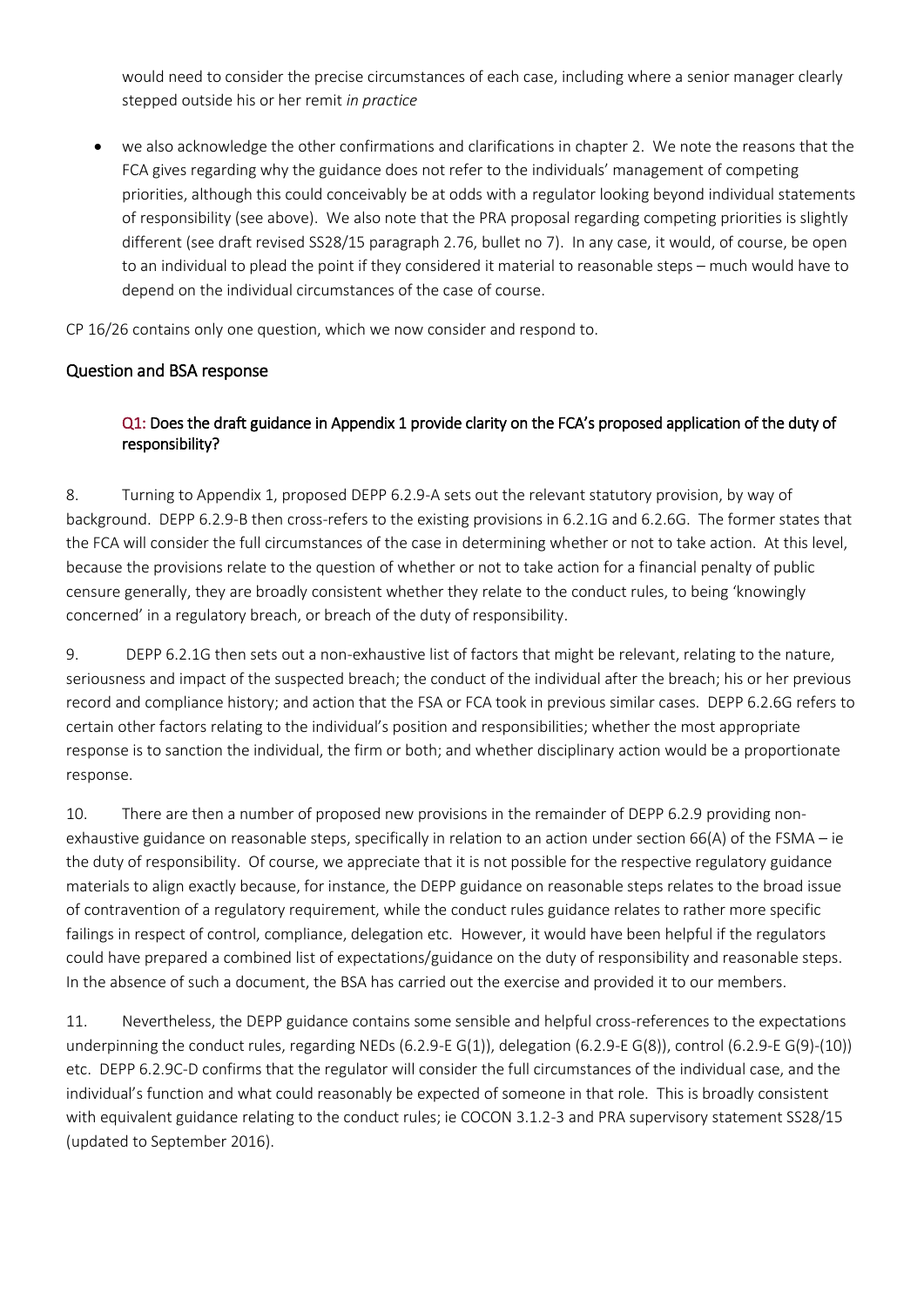12. As noted above, a factor set out in DEPP 6.2.1G (5) is *"Action taken by the FSA or FCA in previous similar cases"*. While there are circumstances where it would be perfectly appropriate to consider this factor (see below for example), it needs to be set against the fact that the FSA was a weak enforcer <sup>3</sup> and, as noted above, while the FCA has enforced the rules much more strongly, it was often not possible to sanction individuals (especially in the largest firms) because of lack individual accountability in their governance arrangements. Therefore, in some cases, prior regulatory performance will not be an appropriate or logical measure.

13. Where suspected behaviour could, if ultimately proved by the regulator, constitute a breach of more than one requirement (such as breach of the duty of responsibility, being 'knowingly concerned' in a regulatory breach, and/or breach of one or more of the conduct rules), the regulator would need to be scrupulously consistent in its application of the relevant guidance. We naturally appreciate that each individual case will be different, but a careful and consistent weighing of the various factors should always take place.

14. This would also be an appropriate application of DEPP 6.2.G (5) – so, for example, if a regulator sanctioned a senior manager in a small firm for certain specific misconduct, it should - in a subsequent case - be ready to sanction a senior manager in a very large firm where the facts of the case and the relevant behaviour were substantially the same or where the misconduct was correspondingly serious. We understand why this may not have happened in the past (ie opacity on corporate governance and responsibilities in certain very large firms), but there is absolutely no reason for it not to happen regarding conduct post-Spring 2016.

#### FOOTNOTES

1 – The total conduct-related fines for 2013-2015 were approximately £2.85billion of which approximately 2.55billion were levied against 10 firms - FCA data

2 - Andrew Bailey, FCA chief executive, 20 July 2016

3 – For example, during 2007, just before the financial crash and when some of the most serious conduct failings were underway, the total fines levied by the FSA was £5.3million – in contrast, FCA fines for 2014 were nearly £1.5billion.